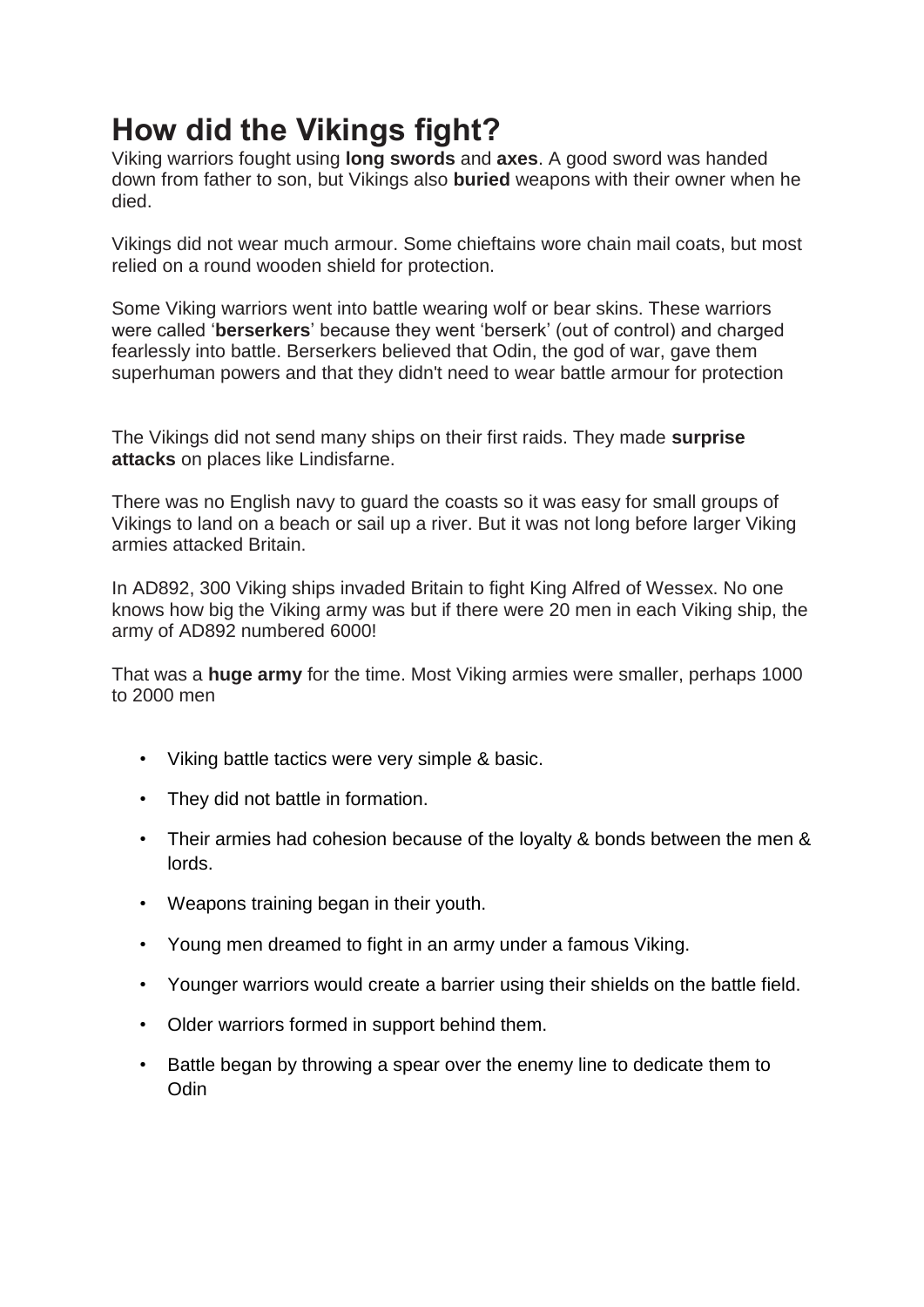## **Viking Weapons and Battle Tactics – Guided Reading**

**Name \_\_\_\_\_\_\_\_\_\_\_\_\_ Date \_\_\_\_\_\_\_\_\_\_\_\_\_\_\_**

### **RIC**



#### **Vocabulary**

| Word     | Meaning |
|----------|---------|
| Berserk  |         |
| Cohesion |         |

#### **Main Questions**

1. Write down 3 weapons the Vikings used. \_\_\_\_\_\_\_\_\_\_\_\_\_\_\_\_\_\_\_\_\_\_\_\_\_\_\_\_\_\_\_\_\_\_\_\_\_\_\_\_\_\_ 2. How did a Father and Son bond over weapons? \_\_\_\_\_\_\_\_\_\_\_\_\_\_\_\_\_\_\_\_\_\_\_\_\_\_\_\_\_\_\_\_\_ \_\_\_\_\_\_\_\_\_\_\_\_\_\_\_\_\_\_\_\_\_\_\_\_\_\_\_\_\_\_\_\_\_\_\_\_\_\_\_\_\_\_\_\_\_\_\_\_\_\_\_\_\_\_\_\_\_\_\_\_\_\_\_\_\_\_\_\_\_\_\_\_\_\_\_ 3. How did the Vikings feel about wearing armour? \_\_\_\_\_\_\_\_\_\_\_\_\_\_\_\_\_\_\_\_\_\_\_\_\_\_\_\_\_\_ \_\_\_\_\_\_\_\_\_\_\_\_\_\_\_\_\_\_\_\_\_\_\_\_\_\_\_\_\_\_\_\_\_\_\_\_\_\_\_\_\_\_\_\_\_\_\_\_\_\_\_\_\_\_\_\_\_\_\_\_\_\_\_\_\_\_\_\_\_\_\_\_\_\_\_ 4. What piece of armour did most Vikings have? \_\_\_\_\_\_\_\_\_\_\_\_\_\_\_\_\_\_\_\_\_\_\_\_\_\_\_\_\_\_\_\_\_ 5. How do you know that berserkers believed in Viking gods? \_\_\_\_\_\_\_\_\_\_\_\_\_\_\_\_\_\_\_\_ \_\_\_\_\_\_\_\_\_\_\_\_\_\_\_\_\_\_\_\_\_\_\_\_\_\_\_\_\_\_\_\_\_\_\_\_\_\_\_\_\_\_\_\_\_\_\_\_\_\_\_\_\_\_\_\_\_\_\_\_\_\_\_\_\_\_\_\_\_\_\_\_\_\_ 6. What are your thoughts about berserkers? \_\_\_\_\_\_\_\_\_\_\_\_\_\_\_\_\_\_\_\_\_\_\_\_\_\_\_\_\_\_\_\_\_\_\_\_\_\_\_ \_\_\_\_\_\_\_\_\_\_\_\_\_\_\_\_\_\_\_\_\_\_\_\_\_\_\_\_\_\_\_\_\_\_\_\_\_\_\_\_\_\_\_\_\_\_\_\_\_\_\_\_\_\_\_\_\_\_\_\_\_\_\_\_\_\_\_\_\_\_\_\_\_\_